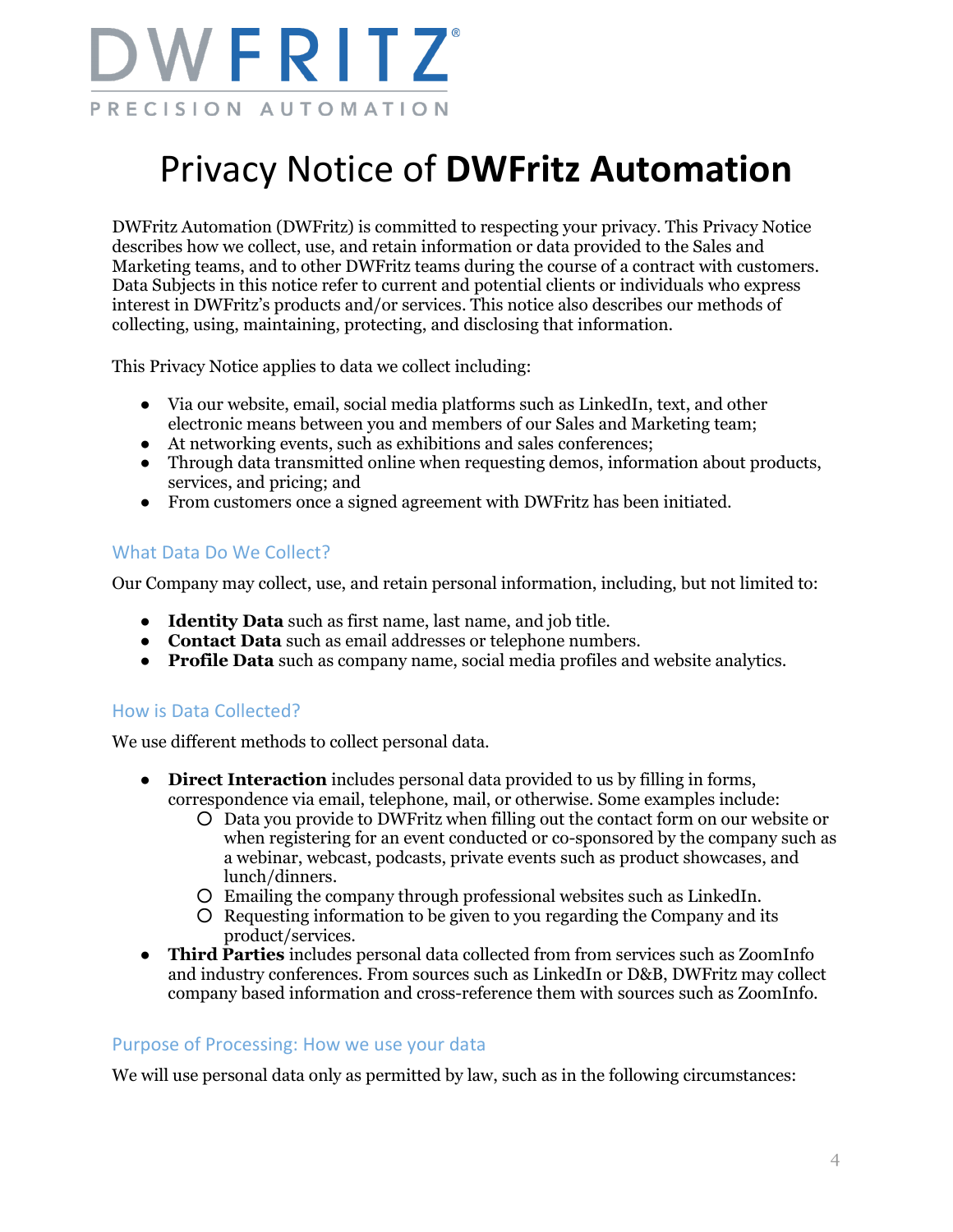

- To find and communicate with potential clients;
- To secure new business for the Company;
- To provide information about the Company's product and services;
- To gather information to improve our services;
- To notify you about changes to our product and services; and
- To manage sales contracts.

#### Legal Basis for Processing

- **Legitimate Interest** means that the processing of personal data is a necessity in order to provide potential clients with information relating to the Company's product and/or services. Any impact on the Data Subjects is considered prior to processing. Note that we do not use personal data for activities that would otherwise conflict with the rights of the Data Subjects.
- **Performance of a Contract** means that the processing of personal data is necessary for Data Subjects who may be, or will be entering into a sales contract with Company.
- **Consent** means the data subject has given consent to the processing of his or her personal data for one or more specific purposes.

#### Who We Share Your Data With

**Internally:** Information collected from or provided by customers and potential clients may be accessed by various DWFritz's teams.

**Internationally:** Information collected from or provided by potential clients in the EU is shared with our headquarters in the United States. Your data may be shared with other vendors who are outside the European Economic Area.

**Third Parties:** Your data may also be shared with technology service providers who process personal data in the course of our business operations including, but not limited to; Ontraport, MailChimp, and Google Analytics, Salesforce, Einstein, and Epicor.

**Legal Obligation:** We may need to share your data when we believe it's required by law or to help protect the rights and safety of you, us or others.

It is possible that we will need to disclose information about you when required by law, subpoena, or other legal process or if we have a good faith belief that disclosure is reasonably necessary to (1) investigate, prevent, or take action regarding suspected or actual illegal activities or to assist government enforcement agencies; (2) enforce our agreements with you, (3) investigate and defend ourselves against any third-party claims or allegations, (4) protect the security or integrity of our Service; or (5) exercise or protect the rights and safety of DWFritz, our customers, personnel, or others. We attempt to notify Data Subjects about legal demands for their personal data when appropriate, at our discretion, unless prohibited by law or court order or when the request is an emergency.

## Retention of Personal Data

DWFritz will retain your personal data for up to 4 Years, **or** as long as your account is active, your information is needed to provide you with our service*,* or as required to fulfill legal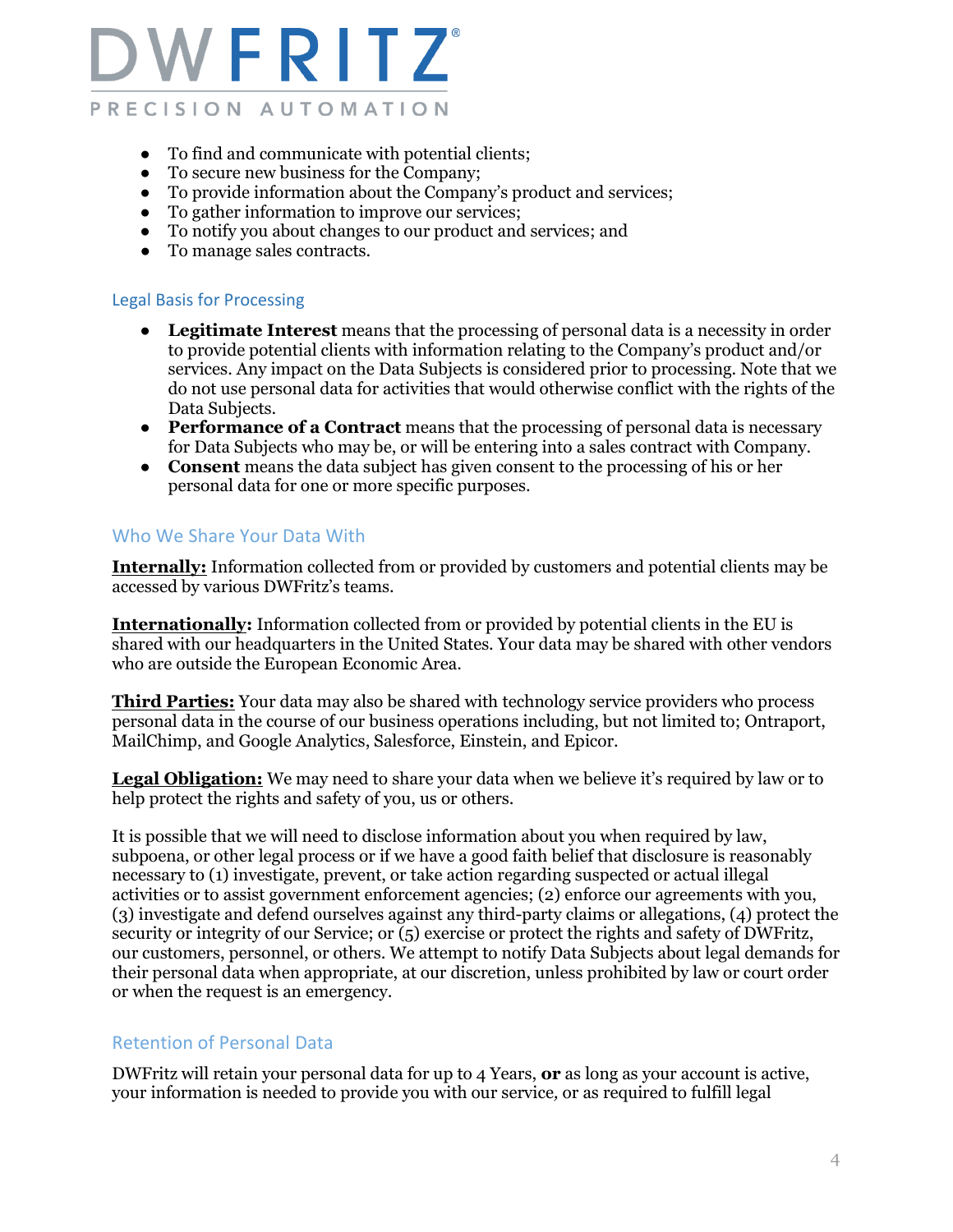

obligations, resolve disputes, and enforce our agreements. Data Subjects who wish to delete their account may send a written request to DPO@DWFritz.com**.** 

#### Data Subject Access Rights

If you have questions about the type of personal data we have, or if you want to modify, restrict, or delete your personal data, please reach out to the Data Protection Officer (DPO) using the contact information listed at the bottom of this document. Please note that transmission of the requested may take up to a month.

Data Subjects in the E.U. have the following rights which we would like to extend to all Data Subjects regardless of location:

| Your Rights                                     | <b>What You Can Request</b>                                                                                                                                                              |  |
|-------------------------------------------------|------------------------------------------------------------------------------------------------------------------------------------------------------------------------------------------|--|
| Right to <b>Access</b>                          | The right to be provided with a copy of your Personal<br>Data. Note that a small fee may be charged for this<br>service                                                                  |  |
| <b>Right to Rectification</b>                   | The right to require us to correct incomplete or<br>inaccurate Personal Data we have about you                                                                                           |  |
| Right to Erasure/To be Forgotten                | The right to ask us to delete Personal Data when<br>there is no legitimate reason for processing. If we are<br>unable to comply with your request, we will notify<br>you within 48 hours |  |
| <b>Right to Restrict Processing</b>             | The right to require us to restrict Personal Data<br>processing, where applicable.                                                                                                       |  |
| <b>Right to Request Data Portability</b>        | The right to request transfer of your Personal Data in<br>a commonly used, machine-readable format.                                                                                      |  |
| <b>Right to Object to Processing</b>            | The right to object to the processing of your Personal<br>Data.                                                                                                                          |  |
| <b>Right to Withdraw Consent at any</b><br>Time | The right to withdraw your consent at any time in<br>which we rely on your consent to process your<br>Personal Data.                                                                     |  |

#### How We Protect Your Data

DWFritz adheres to the requirements laid out by the EU General Data Protection Regulation. DWFritz ensures that any personal data transferred to the U.S. is secured using ISO 27001 security protocols, which prescribe organizational policies, procedures, and practices that protect the confidentiality, integrity, and availability of data held by the organization. DWFritz also complies with GDPR privacy standards, including privacy by design.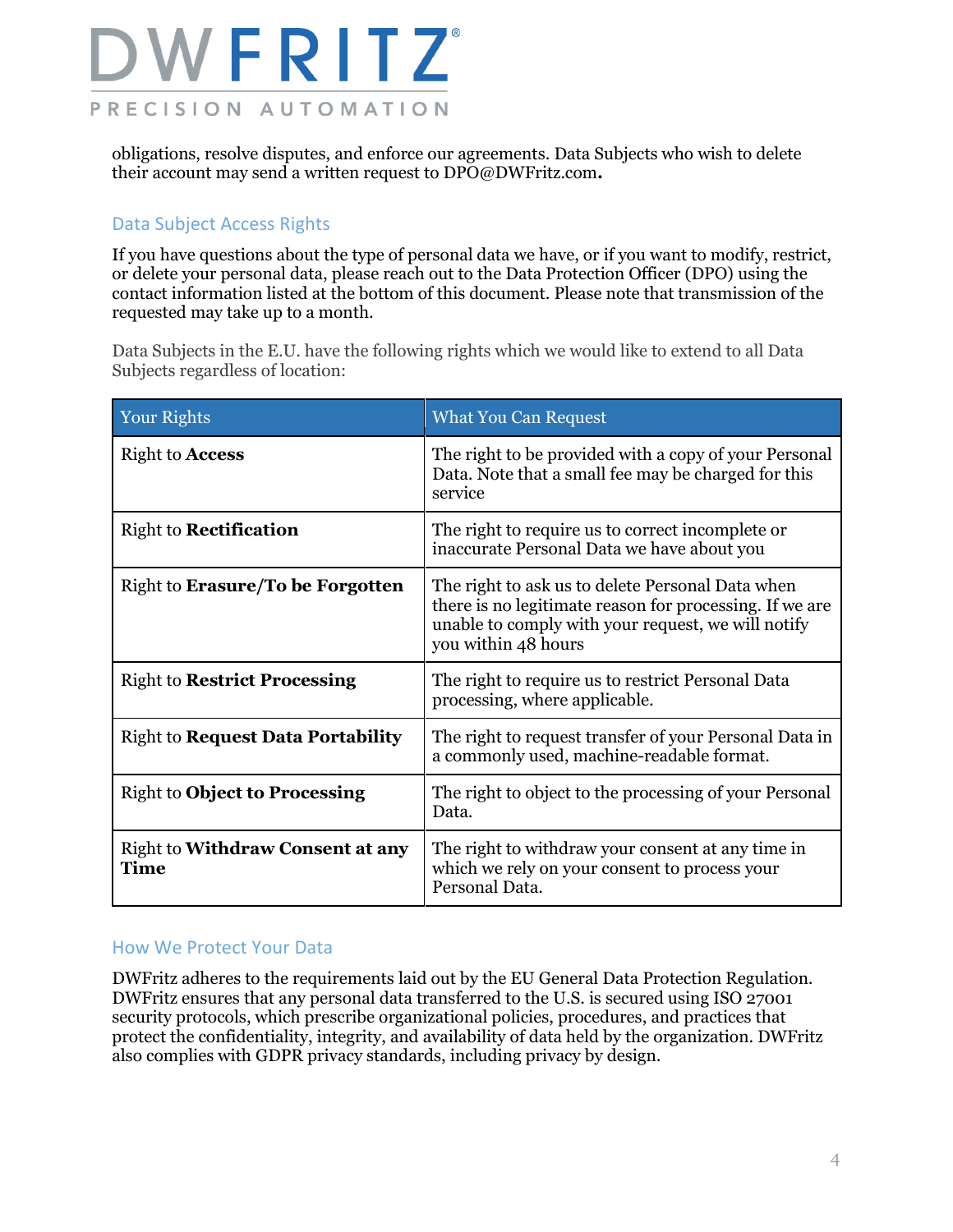

DWFritz utilizes Standard Contractual Clauses approved by the European Commission as governance for any transfers of data out of the EU.

DWFritz ensures that any personal data transferred internationally is secured using SSL 256bit encryption via the website.

If you have any questions regarding personal data practices by DWFritz, please contact our Data Protection Officer below.

#### Contact the DPO

DWFritz commits to resolve complaints about our collection or use of your personal information. European Union individuals with inquiries or complaints regarding our policy should first contact DWFritz Automation at DPO@DWFritz.com. DWFritz commits to cooperate with the panel established by the EU data protection authorities (DPAs) and comply with the advice given by the panel with regard to marketing, sales, and customer data transferred from the EU.

| <b>Email Address</b> | <b>Mailing Address</b>                                                                                                                                                                                                                                                                    |
|----------------------|-------------------------------------------------------------------------------------------------------------------------------------------------------------------------------------------------------------------------------------------------------------------------------------------|
| DPO@DWFritz.com      | <b>France:</b><br><b>DWFritz Metrology SAS</b><br><b>Attn: Data Protection Officer</b><br>3 Rue Emmanuel Philippot<br>35230 Saint-Erblon<br><b>United States:</b><br>DWFritz Automation, Inc.<br>Attn: Data Protection Officer<br>9600 SW Boeckman Road<br>Wilsonville, OR 97070<br>U.S.A |

#### Underage Users

DWFritz does not intend to solicit or collect personal data from anyone under the age of 18. If you are under 18, do not enter information on this Site, or engage in our services. If you believe a minor, under the age of 18, has entered personal data information on our site, please contact us at DPO@DWFritz.com to have the data removed and to terminate the minor's account.

#### Changes in the Privacy Notice

DWFritz reserves the right to amend the Privacy Notice from time to time at its sole discretion, and will provide notice by email, or on the homepage of the Site, when we make material changes to this notice, prior to the change becoming effective.